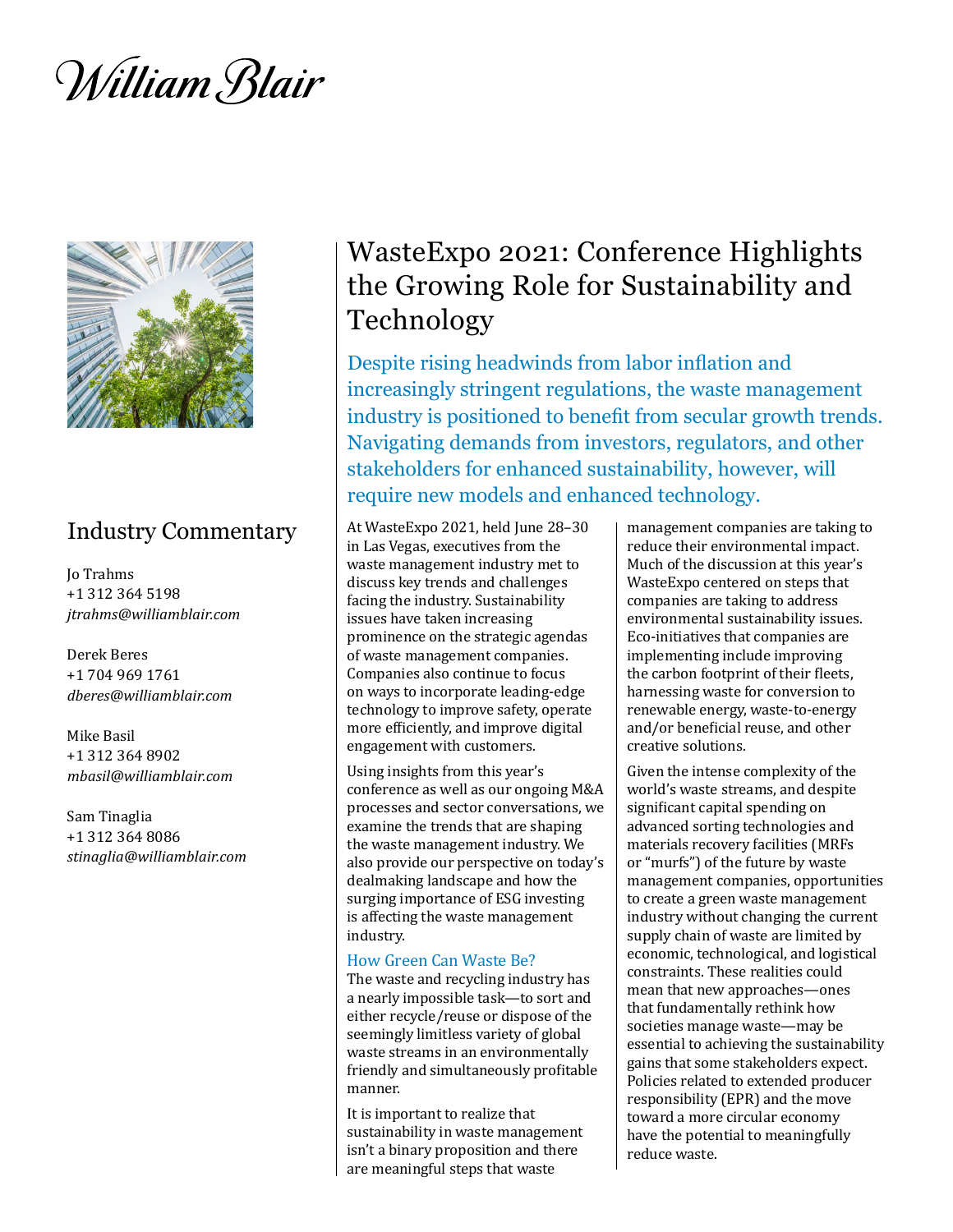EPR is a policy approach that shifts the responsibility for managing products and packaging from the consumer to the producer. EPR also appeals to circular economy proponents who advocate for producers to manage the lifecycle supply chain, therefore connecting recycled commodities with production.

The EPR model has been adopted in the EU for several decades and typically covers hard-to-recycle materials and packaging. In the United States, 26 states have EPR policies for electronics, and several programs have been established for hard-torecycle items, such as paint, mercurycontaining thermostats, mattresses, and batteries. Discussion around EPR continues to gather momentum from a regulatory perspective at the state and federal levels. Maine and Oregon are among the states where bills have been introduced that would increase consumer brands' responsibility for waste. At the federal level, the Break Free from Plastic Pollution Act of 2021, which is being considered in Congress, also addresses EPR.

It is important to note that EPR policies risk disintermediating the waste management industry, to a degree, and waste management companies will need to continue to be proactive participants in conversations with producers and regulators to ensure their future role in the supply chain of producers' various waste streams.

#### Technological and Digital Progress **Continues**

The digitalization of the waste management industry and the adoption of automation, electric vehicles, and other cutting-edge technology continue to advance. But the industry is often not at the leading edge of these trends. Continued progress in these areas is essential because it has the potential to make meaningful gains in addressing some of the biggest pain points facing the industry, including safety, environmental impact, and labor pressures.

Field positions in waste management continue to be relatively dangerous jobs. Tools available today in consumer vehicles, such as 360-degree cameras,

sensor and automation technology, and next-generation telematics, have tremendous potential to reduce the frequency and severity of accidents. Improved sensor and automation tools also are essential for improving the efficiency of waste and recycling streams, reducing the amount of waste that ends up in landfills. The industry is committed to a transition to an electric/renewable-powered fleet, but these vehicles are significantly more expensive than traditional options. In addition, limited charging infrastructure and vehicle holding capacity present a challenge for longhaul routes.

Waste management companies are facing the same pressure to create digital customer experiences that many other industries face. Companies, to varying degrees, are responding to these expectations by embracing e-commerce and digital self-service platforms, such as creating apps that enable customers to manage their accounts and engage with their providers digitally.

#### Other Trends Affecting Waste Management

In addition to the mega themes related to sustainability and technology, other topics that garnered significant attention at this year's conference include:

- Labor Market Pressures: Waste management, like most industries, is starting to feel labor pressures amid the ongoing reopening of the economy from the COVID-19 pandemic. It remains to be seen how much of this recent pressure will be transitory, but if it is sustained, this would add to the business case for increasing automation and digitalization in the industry as discussed above.
- PFAS Regulation Accelerates: Perand polyfluoroalkyl substances (PFAS) have drawn increased scrutiny from federal and state regulators, and efforts to more closely regulate the disposal of PFAS have intensified under the Biden administration. PFAS are a broad category of manmade compounds that have been manufactured and used globally since the 1940s in a wide range of consumer products

such as textiles, fire suppressants, cookware, packaging, and plastics. Complying with regulations related to PFAS disposal continues to be increasingly important for waste management companies.

• Incineration Capacity Constraints: Incinerator capacity is currently constrained across the U.S. market. It will be interesting to see if this trend remains in the long-term, and potentially affects the profitability of waste management firms, or if it will be a short-term blip.

#### How the Rise of ESG Affects Investor Interest in Waste Management

The growing importance of ESG and sustainable investing is undeniable. According to the U.S. SIF Foundation, the amount of U.S.-domiciled assets under management using sustainable investing strategies grew 42% from 2018 to 2020 to reach \$17.1 trillion or one-third of all U.S. assets under professional management. Investors are increasingly pressuring boards and management teams to implement more sustainable practices and publish data through sustainability reports.

The waste management industry is not immune from increasing ESG scrutiny. For example, consumer brands are responding to customers' and investors' demands for heightened waste-reduction commitments. Manufacturers are changing product and packaging design to facilitate recyclability and to use more recycled materials.

Many ESG investors understand that waste management companies are a crucial part of the solution in enabling responsible consumption and driving the shift toward a more circular economy. This progress, as well as efforts related to renewable fuels, recycling enhancements, and the circular economy could cause ESGfocused investors to take a new look at the waste management industry.

### M&A Activity Remains Robust

There are several forces that have spurred a recent increase in dealmaking activity in the waste management industry. The industry is defined by a barbell shape there are several large national or